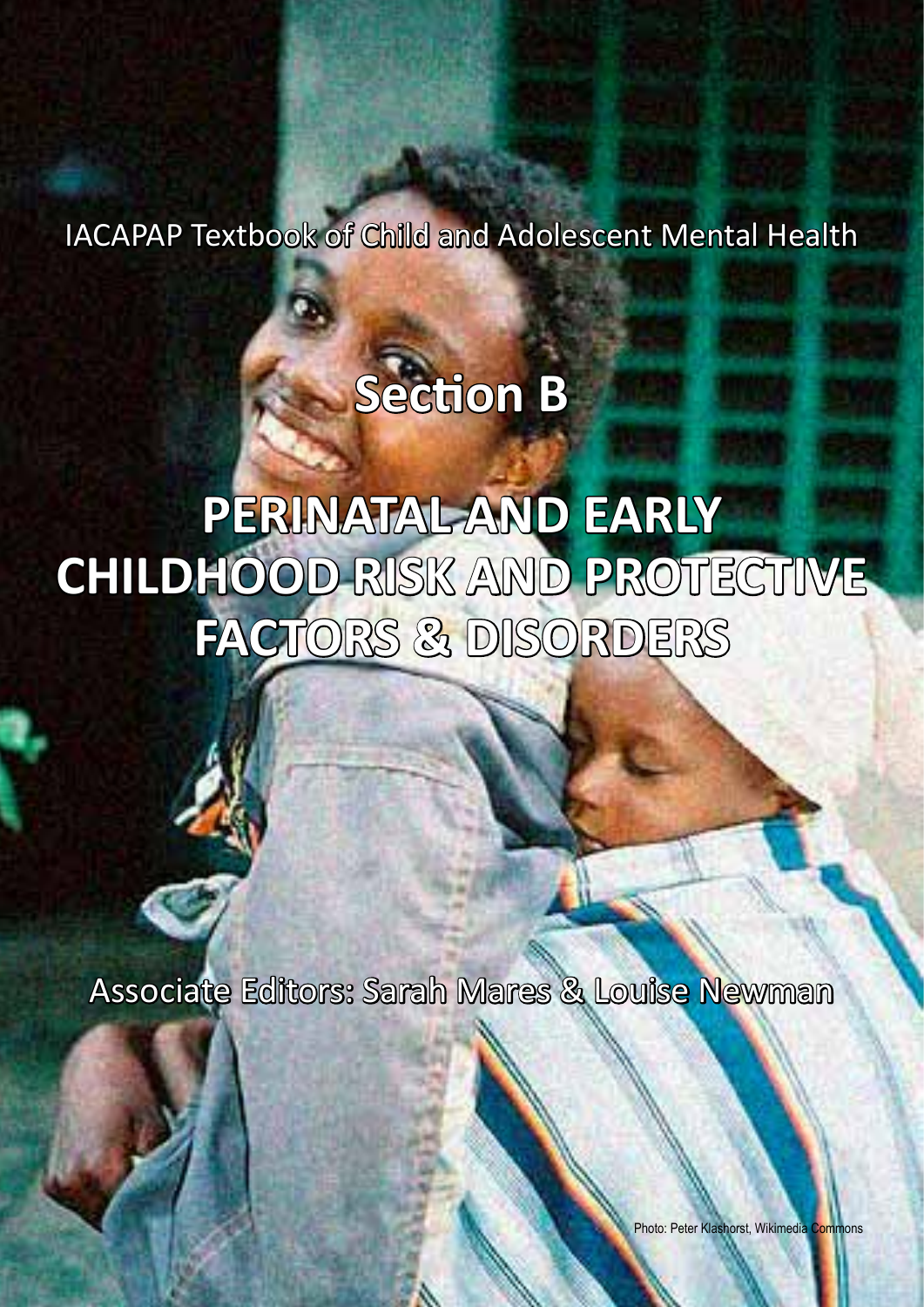### **INFANT PSYCHIATRY**

## **Chapter B.1**

## **EARLY MALTREATMENT AND EXPOSURE TO VIOLENCE**

IACAPAP Textbook of Child and Adolescent Mental Health

### **Susan MK Tan, Norazlin Kamal Nor, Loh Sit Fong, Suzaily Wahab, Sheila Marimuthu & Chan Lai Fong**



Susan MK Tan MD (UKM), DCH (London), MMed Psych (UKM), Adv.M.Ch. Ado.Psych (UKM), AM

Child & Adolescent Psychiatrist, Department of Psychiatry, Universiti Kebangsaan Malaysia Medical Center, Kuala Lumpur, Malaysia

Conflict of interest: none declared

Norazlin Kamal Nor MRCPCH(Lon), MBBS(Lon), BSc(Lon)

Paediatrician, Department of Paediatrics, Universiti Kebangsaan Malaysia Medical Center, Kuala Lumpur, Malaysia

Conflict of interest: none declared

Loh Sit Fong B Eon(Kobe), M Clin Psych (UKM)

Psychologist , Department of Psychiatry, Universiti Kebangsaan Malaysia Medical Center, Kuala Lumpur, Malaysia

Conflict of interest: none declared

This publication is intended for professionals training or practicing in mental health and not for the general public. The opinions expressed are those of the authors and do not necessarily represent the views of the Editor or IACAPAP. This publication seeks to describe the best treatments and practices based on the scientific evidence available at the time of writing as evaluated by the authors and may change as a result of new research. Readers need to apply this knowledge to patients in accordance with the guidelines and laws of their country of practice. Some medications may not be available in some countries and readers should consult the specific drug information since not all dosages and unwanted effects are mentioned. Organizations, publications and websites are cited or linked to illustrate issues or as a source of further information. This does not mean that authors, the Editor or IACAPAP endorse their content or recommendations, which should be critically assessed by the reader. Websites may also change or cease to exist.

[©IACAPAP](http://iacapap.org/) 2012. This is an open-access publication under the [Creative Commons Attribution Non-commercial License](http://creativecommons.org/licenses/by-nc/2.0/). Use, distribution and reproduction in any medium are allowed without prior permission provided the original work is properly cited and the use is non-commercial. Send comments about this book or chapter to jmreyATbigpond.net.au

 Suggested citation: Tan Susan MK, Kamal Nor N, Loh SF, Wahab S, Marimuthu S, Chan LF. Early maltreatment and exposure to violence.. In Rey JM (ed), *IACAPAP e-Textbook of Child and Adolescent Mental Health*. Geneva: International Association for Child and Adolescent Psychiatry and Allied Professions 2012.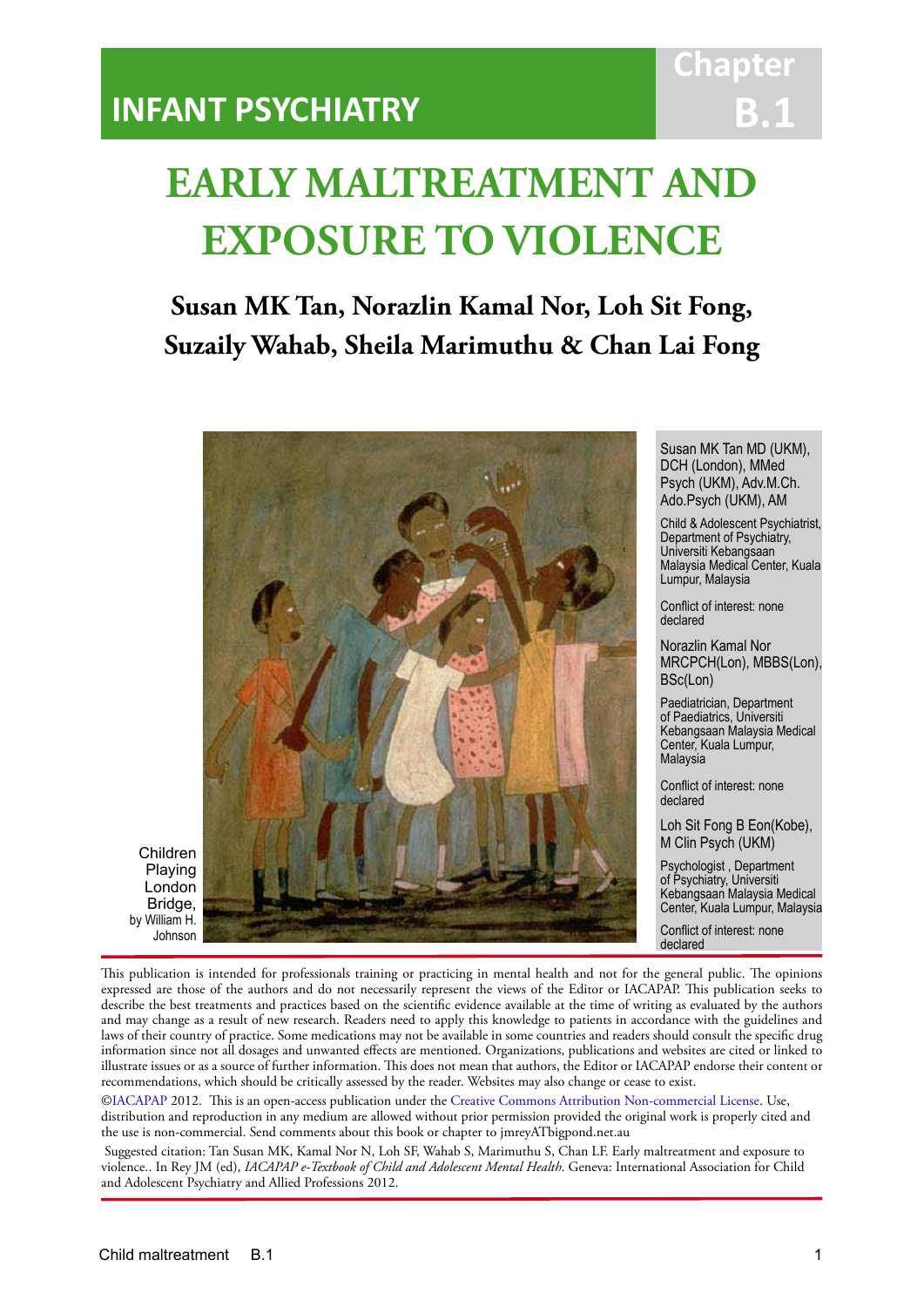Thildren need a safe and secure environment that they can call home.<br>
Besides providing shelter, home needs to be a place of both physical and<br>
emotional safety where children can find comfort, protection and security.<br>
Th Besides providing shelter, home needs to be a place of both physical and emotional safety where children can find comfort, protection and security. influences and inherent genetic disposition starting even prenatally (Shonkoff et al, 2000). Negative experiences at an early age have been shown to have long term consequences for children, including changes in brain structure (National Scientific Council on the Developing Child, 2004*)*. These stressors are not necessarily just physical insults such as injury or infection; psychological or emotional ones are equally "toxic" for the process of growing up healthily, especially if there are no supportive adult attachment figures to help the child buffer the stress. When the immediate environment in which a child lives – his home – becomes a "war zone" with verbal and physical aggression, the suffering of the child is not only limited to the point in time when it occurs but has repercussions for the rest of his life. Research has shown that exposure to violence in the household has a lasting developmental impact (US Department of Health and Human Services, 2003). In this chapter the term "child" is used for human beings aged less than 18 years, "he" is used to describe both girls and boys and "parent" is used to describe parents, carers, guardians and other individuals who have parental responsibilities.

#### **HISTORICAL NOTE**

Dr Henry Kempe created the terminology and concepts which are now universally recognized. The "shaken baby syndrome" was identified in1972 by American pediatrician and radiologist John Caffey (American Academy of Pediatrics, 2001). However, it was not until the 1970s that sexual abuse began to be acknowledged and the 1980s and 1990s that emotional abuse was recognized.

#### **CHILD MALTREATMENT**

The definition (see Table B.1.1) of child maltreatment varies across continents and cultures but the focus is on similar salient points, which are:

- *Ill treatment* (i.e., the opposite to nurturing)
- *• The potential to cause harm to the child*, including threats to harm as well as neglect (failure to provide the basic necessities required for normal development)
- It usually involves parents or other people in the context of a relationship of responsibility, trust or power (this includes teachers, religious leaders etc.)
- *Exposure to (witnessing) violence*, especially between parents.

#### **In 1873 animals had rights but children did not**

In 1873, a church worker, Mrs Etta Wheeler, who had been asked to visit the family, found a 9 year-old-girl, Mary-Ellen, shackled to her bed, grossly malnourished, scarred and badly beaten. Mrs Wheeler was so appalled by what she saw that she went to the authorities to report this horrifying child abuse.

The authorities turned her away. Mrs Wheeler refused to take no for an answer and petitioned the American Society for the Prevention of Cruelty to Animals (ASPCA). She was appalled that animals were protected but children were not. Mrs Wheeler appealed to the ASPCA that children were members of the animal kingdom and must therefore be protected. It was on these grounds that the ASPCA did finally intervene. Mary-Ellen was removed from her abusive home and placed in foster care, where she thrived. She went on to marry, have 2 daughters, and lived to the age of 92.

Suzaily Wahab MD(UKM), MMed Psych (UKM)

Psychiatrist, Department of Psychiatry, Universiti Kebangsaan Malaysia Medical Center, Kuala Lumpur, Malaysia

Conflict of interest: none declared

Sheila Marimuthu MBBS(Cal), MMed Paeds(Malaya)

Paediatrician, Department of Paediatrics, Hospital Kuala Lumpur, Malaysia

Conflict of interest: none declared

Chan Lai Fong MD(UKM), MMed Psych (UKM)

Psychiatrist, Department of Psychiatry, Universiti Kebangsaan Malaysia Medical Center, Kuala Lumpur, Malaysia

Conflict of interest: none declared

Acknowledgements: Our thanks to Ms Madeleine Yong and Ms Lois Engelbrech, Founding Director s of Protect and Save the Children (PS the Children) Malaysia for their contribution. Also to Dr Irene Cheah for reviewing the draft, Ms Siti Haidah Mohd Ijam and Ms Siti Suraya Mansor for their secretarial help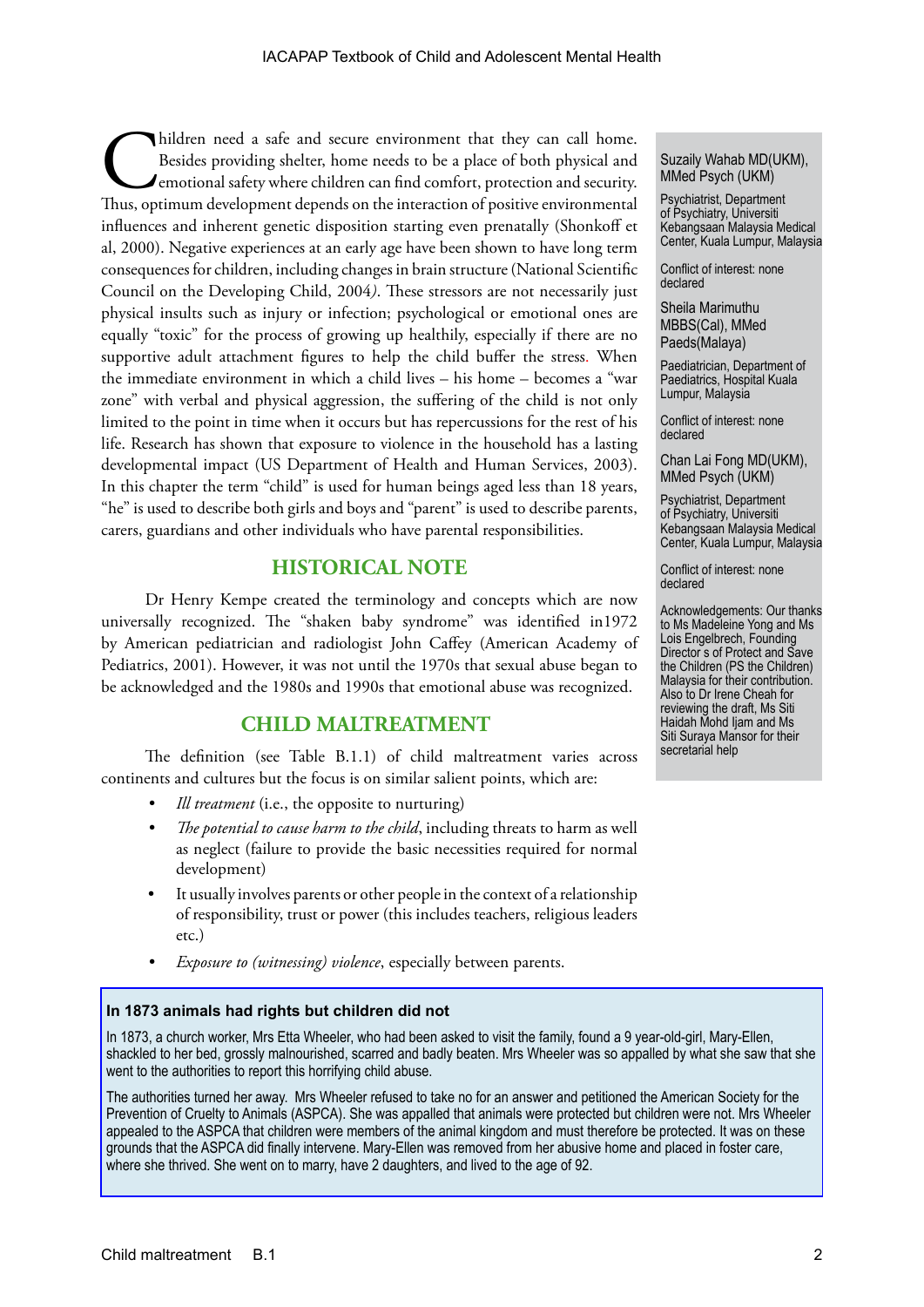| The various types of child abuse*<br>Table B.1.1                                                          |                                                                                                                                                                                                                                                                                                                                                                                             |  |
|-----------------------------------------------------------------------------------------------------------|---------------------------------------------------------------------------------------------------------------------------------------------------------------------------------------------------------------------------------------------------------------------------------------------------------------------------------------------------------------------------------------------|--|
| <b>Physical abuse</b>                                                                                     | Physical harm or injury                                                                                                                                                                                                                                                                                                                                                                     |  |
| <b>Neglect</b><br><b>Inegligent treatment</b>                                                             | Failure to provide for a child's basic needs and<br>development in all spheres                                                                                                                                                                                                                                                                                                              |  |
| <b>Emotional abuse</b>                                                                                    | Failure to provide a developmentally appropriate,<br>supportive emotional environment which results in<br>impairment of a child's emotional development or sense<br>of self-worth                                                                                                                                                                                                           |  |
| <b>Sexual abuse</b>                                                                                       | The involvement of a child in sexual activity that he (by<br>virtue of his age or stage of development):<br>Does not fully comprehend<br>Is unable to give informed consent to<br>٠<br>Is not developmentally prepared for.<br>٠<br>Sexual abuse may be by adults or children who are in a<br>position of responsibility, have obtained children's trust,<br>or have power over the victim. |  |
| <b>Exploitation</b>                                                                                       | The use of the child in work or other activities for the<br>benefit of others, for financial gain, e.g., child labor.                                                                                                                                                                                                                                                                       |  |
| *World Health Organization and International Society for Prevention of Child Abuse and<br>Neglect (2006). |                                                                                                                                                                                                                                                                                                                                                                                             |  |

The diversity of legal definitions, practices and laws represents a wealth of models to choose from to develop a suitable legal framework and practice in one's own country. One can thus model on what is deemed most appropriate for a particular society. International organizations, which span countries and cultures, usually adopt definitions and legal guidelines from the country most appropriate for their practice. The [World Health Organization]( http://www.who.int/topics/child_abuse/en/) (WHO) distinguishes several types of child maltreatment: physical abuse; sexual abuse; neglect and negligent treatment; emotional abuse; and exploitation.

Cultural values, standards of care in a community and poverty are important considerations in determining the presence of maltreatment and how it is addressed. What are *reasonable* standards of discipline may change with time as well as between societies. For example, physical punishment, which was considered an aspect of appropriate parenting in days gone by – spare the rod, spoil the child – is now widely seen as harsh or inappropriate (Creighton, 2004). Although non-violent approaches to disciplining children are the most commonly reported method (Runyan et al, 2010), violent disciplinary practices still occur worldwide (UNICEF, 2010). A higher level of education in primary caregivers is associated with lower levels of violent disciplining. Research in Sweden has shown that legislation banning corporal punishment, if used in conjunction with public promotion of alternative non-violent parenting methods, may reduce the use of violent disciplining (Ziegert, 1983).

So, how do we know if a child is being maltreated? If the universal principles of children's rights are violated or the child is at risk, at that time or at a later time, to suffer negative consequences as a result of that action or lack of action, alarm bells should ring. However, it was only with the Universal Declaration of Human Rights (1948) and the Convention on the Rights of the Child (UNICEF, 1989) that international legal instruments for the promotion and protection of children's

#### **The "father" of child abuse**

Serendipitously, the advent of radiology, took the diagnosis of child abuse to a new level. Dr Henry Kempe, a US pediatrician, used X-rays to prove nonaccidental injuries in a large number of children admitted to his care. The

 X-rays changes of old fractures and abnormal skeletal changes led to the identification and official recognition of physical abuse and child neglect by the medical community through his seminal work "The Battered Child Syndrome" bringing the issue of child abuse to the fore of modern medicine in the 1960s.

#### **Children's Rights** (see also Chapter J.7)

The Convention on the Rights of the Child states that children everywhere are entitled to basic human rights which include the right to:

- **Survival**
- Develop to the fullest
- Protection from harmful influences, abuse and exploitation
- Participate fully in the family, cultural and social life.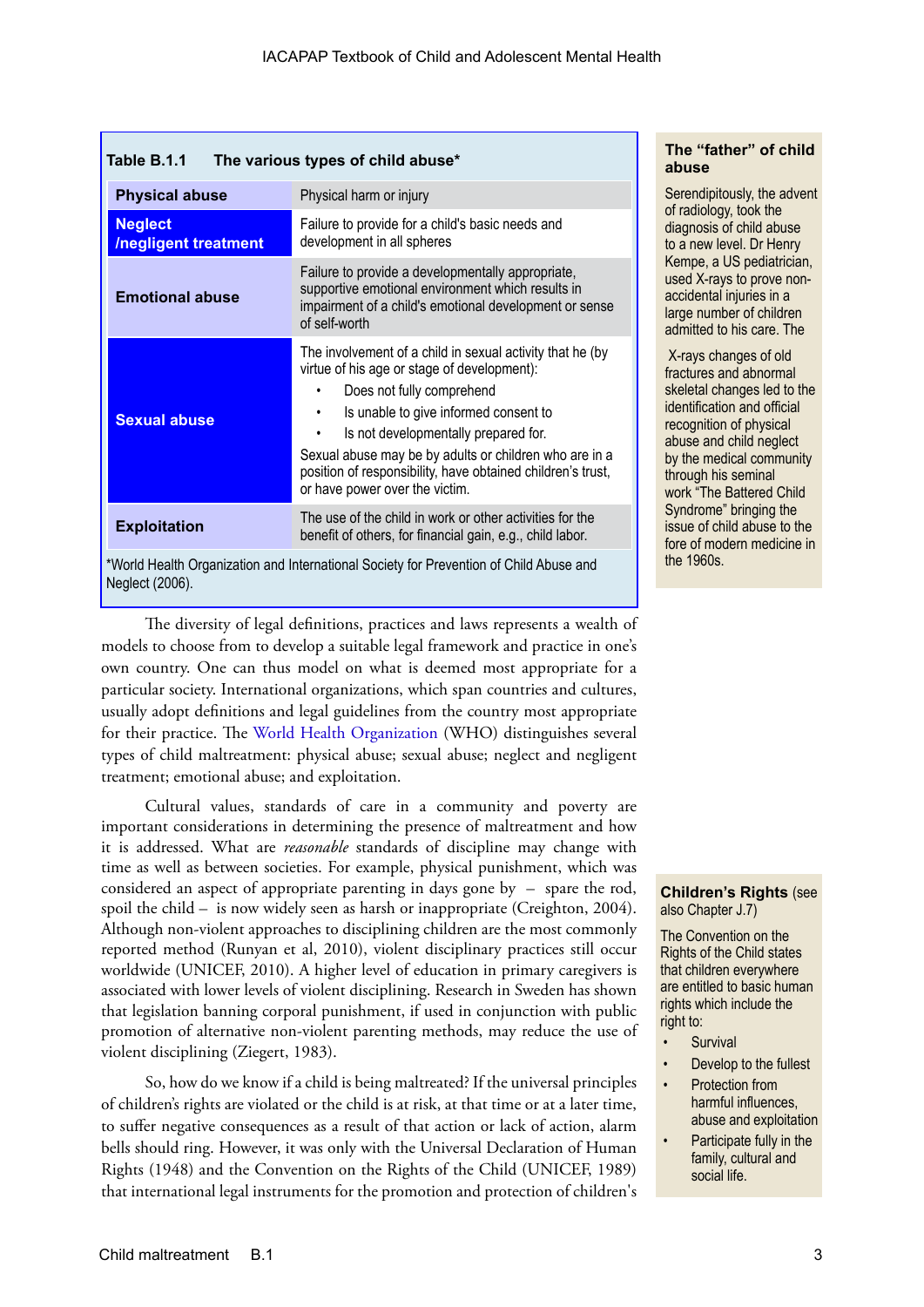rights became available (see Chapter J.7). In 1873 animals had rights but children did not. Mary-Ellen, the 9 year old child in the vignette, did not suffer in vain. As the first recognized child abuse victim in North America, her case led to the founding in 1874 of the Society for Prevention of Cruelty to Children (Finkelhor, 1984).

#### **EPIDEMIOLOGY**

Globally, there is a lack of reliable estimates of the prevalence of child maltreatment, especially for low- and middle-income countries. Most prevalence and incidence studies have been conducted in Western countries (Figure B.1.1). Estimates vary widely depending on the country and the method used; hence, comparisons between countries should be interpreted with caution. Increasing awareness amongst professionals and the public has resulted in greater reporting of abuse.

Approximately 40 million children globally are estimated to suffer abuse each year (WHO, 2001). Between 25% and 50% of all children report having been physically abused. Many are also victims of emotional abuse or neglect and what is reported may only be the tip of the iceberg. There is potentially a large pool of undetected maltreatment which may not have been recognized to be due to abuse. For example, there are approximately 31,000 homicide deaths/ year of people younger than 15years. Many children who die are classified as "accidental deaths" – falls, burns, drownings – which may have been died due to maltreatment. Further:



In 1873 animals had rights but children did not. In 1989, children had rights too! (CRC,1989)



The International Labor Organization reports that there are 250 million child laborers aged 5 to 14 years in developing countries. 15 million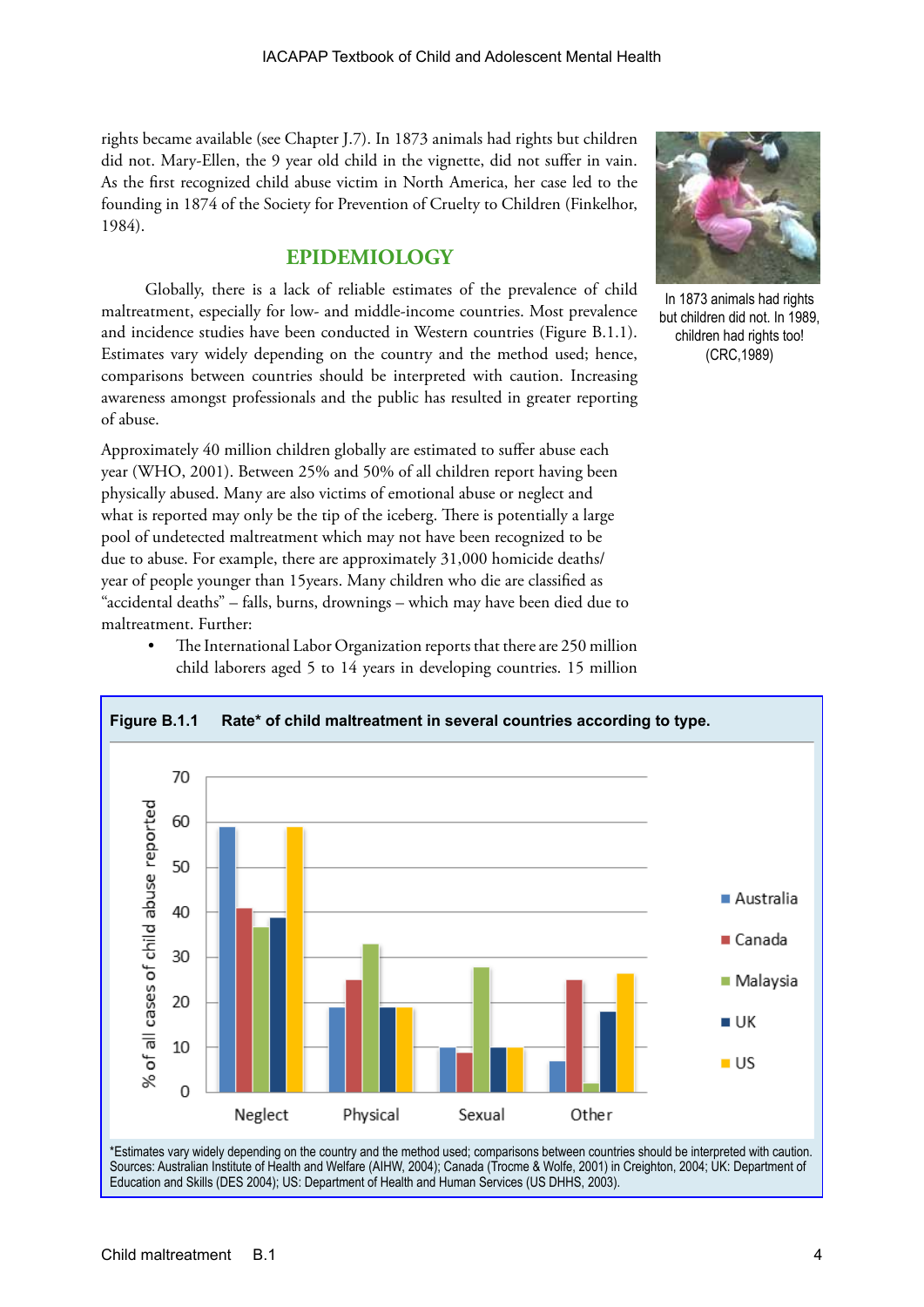children in India are bonded laborers, working to pay off family debts (Human Rights Watch, 2001).

- Approximately one million children are introduced to commercial sexual exploitation worldwide (Casa Alianza, 2001)
- In armed conflict and refugee settings, girls are particularly vulnerable to sexual violence, exploitation and abuse by combatants, security forces, members of their communities, aid workers and others (WHO, 2010)

| Table B.1.2<br>Features of risk factors of abuse*                                                 |                                                                                                                                                                                                                                                                                                                                                                                                                                                               |                                                                                                                                                                                                                   |                                                                                                                                                                                                                                  |
|---------------------------------------------------------------------------------------------------|---------------------------------------------------------------------------------------------------------------------------------------------------------------------------------------------------------------------------------------------------------------------------------------------------------------------------------------------------------------------------------------------------------------------------------------------------------------|-------------------------------------------------------------------------------------------------------------------------------------------------------------------------------------------------------------------|----------------------------------------------------------------------------------------------------------------------------------------------------------------------------------------------------------------------------------|
|                                                                                                   | <b>Risk factors</b>                                                                                                                                                                                                                                                                                                                                                                                                                                           | <b>Features of risk factors</b>                                                                                                                                                                                   | <b>Common presentations</b>                                                                                                                                                                                                      |
| $\bullet$<br>Child<br>$\bullet$<br>$\bullet$<br>$\bullet$                                         | Younger age<br>Constitutional vulnerabilities<br>(e.g., cerebral palsy, mental<br>retardation, prematurity etc)<br>Difficult temperament<br>Chronic illness<br>Gender - for school aged<br>children, female gender higher<br>risk for sexual abuse while male<br>gender higher risk for physical<br>abuse                                                                                                                                                     | Vulnerable & dependent<br>$\bullet$<br>state<br>Attachment issues<br>$\bullet$                                                                                                                                    | Fractures<br>$\bullet$<br>Shaken baby syndrome<br>(especially below 3 y/o)<br><b>Bruises</b><br>$\bullet$<br>Internal bleeding<br>$\bullet$<br>Choking<br>Smothering<br>$\bullet$                                                |
| $\bullet$<br>$\bullet$<br>$\bullet$<br>$\bullet$<br>Family<br>$\bullet$<br>$\bullet$<br>$\bullet$ | Low socioeconomic status<br>(poverty, unstable housing, low<br>education, unemployment, single<br>parenthood, young parental age)<br>Criminal history<br>Substance abuse<br>Chronic physical illness and<br>disabilities<br>Psychosocial factors (mental<br>health problems, poor coping<br>skills; lack of support from<br>spouse, family, community;<br>marital disharmony; domestic<br>violence)<br>Parents victims of abuse<br>Violence within the family | Lack of resources and<br>$\bullet$<br>education<br>$\bullet$<br>Increased caregivers'<br>burden<br>Lack of parental<br>$\bullet$<br>supervision<br>Ineffective coping skills and<br>$\bullet$<br>parenting skills | Malnourishment<br>$\bullet$<br>Inadequate health care<br><b>Emotional Abuse</b><br>$\bullet$<br>Harsh physical punishment<br>$\bullet$<br>Lack of supervision<br>$\bullet$<br>Exposure to pornographic<br>$\bullet$<br>materials |
| $\bullet$<br>$\bullet$<br>Society<br>$\bullet$<br>$\bullet$<br>$\bullet$                          | High local unemployment<br>Social isolation<br>Socio-cultural<br>Legal aspects<br>Disasters: natural or man-made                                                                                                                                                                                                                                                                                                                                              | Cultural practices that<br>$\bullet$<br>condone certain types of<br>abuse<br>Policies, or lack of, leading<br>$\bullet$<br>to child exploitation<br>Lack of enforcement<br>$\bullet$                              | Sanctioned physical and<br>sexual abuse (e.g., genital<br>mutilation)<br>Child soldiers<br>$\bullet$<br>War rape<br>$\bullet$<br>Prostitution                                                                                    |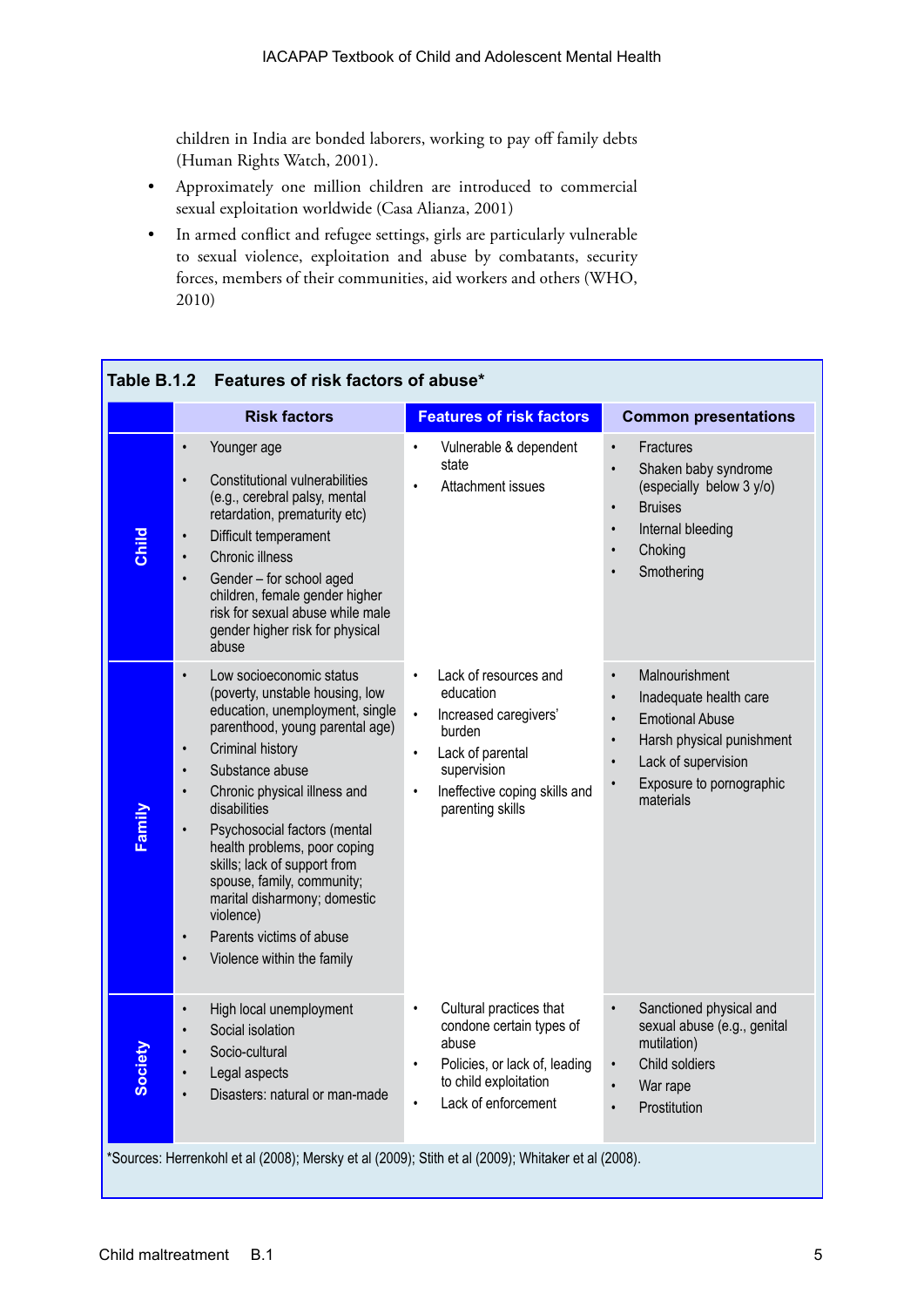#### **RISK FACTORS**

Table B.1.2 shows there are certain children, parent and family characteristics that increase the likelihood of children being abused or neglected. Early identification of such unmet needs with timely and sensitive intervention to meet them could avoid the situation from becoming more serious and many children being abused.

Mother's poor health or compromised nutritional status (for example teenage mothers with an unwanted pregnancy living in poverty) may result in inadequate nutrition and in preventable problems such as folic acid deficiency (increasing the risk of *spina bifida*), rubella, exposure to environmental toxic substances such as mercury, lead and organophosphate insecticides, and both legal and illegal drugs.

#### **CONSEQUENCES OF MALTREATMENT**

For child survivors of maltreatment the suffering happens not just at that point in time; the deleterious impact, without adequate intervention, lingers on decades later into adulthood. Mental health and physical health problems occur during childhood as well as when they have grown up. Certain types of abuse may cause long-term injuries, for example when the brain is directly damaged as in the "*Shaken baby syndrome".* Maltreated children with bone fractures may have a higher risk of developing cancer (Fuller-Thompson et al, 2009).

Beside social problems, children who survive abuse or neglect are more likely to have cognitive difficulties affecting learning, language development and academic achievement. They are more likely to develop antisocial behavior with subsequent delinquency, and teenage pregnancy (Johnson et al, 2006 ). They are more likely to smoke cigarettes, use alcohol or illicit drugs (Dube et al, 2001); up to two-thirds of people in drug treatment programs reported having been abused as children (Swan, 1998).

Childhood maltreatment is strongly associated with poor physical and mental health outcomes in adulthood. As young adults, victims are at increased risk of depression, anxiety, eating disorders, obesity and attempted suicide (Silverman et al, 1996), are more likely to have physical symptoms (both medically explained and unexplained) and to engage in health-risk behaviours such as smoking, risky sexual behaviors, alcohol and drug misuse. The greater the severity of maltreatment the stronger is the association with poor outcomes in adulthood.

Science has refuted the belief that infants and young children are too young to be affected by stressors. Exposure to stress during critical developmental periods can have long term damaging effects to the developing brain resulting in structural changes (National Scientific Council on the Developing Child, 2010). Adverse early infant experiences such as neglectful maternal care has been shown to have a negative impact on the developing brain. Drug and alcohol exposure in pregnancy may also lead to neurobehavioral and neurohormonal changes in the offspring that could have long-term adverse effects on memory, learning, and behavior (see Chapter G.1).

#### **Mechanisms**

Maltreatment causes stress. Stress responses include activation of hormonal and neurochemical systems, the sympathetic adrenomedullary system, producing

#### **Parental factors associated with child abuse**

- **Unemployment**
- **Poverty**
- Family and marital conflict
- Domestic violence,
- Drug or alcohol use,
- Trouble with the law
- Previous involvement with child protection services
- Parental exposure to physical abuse or family violence in their childhood.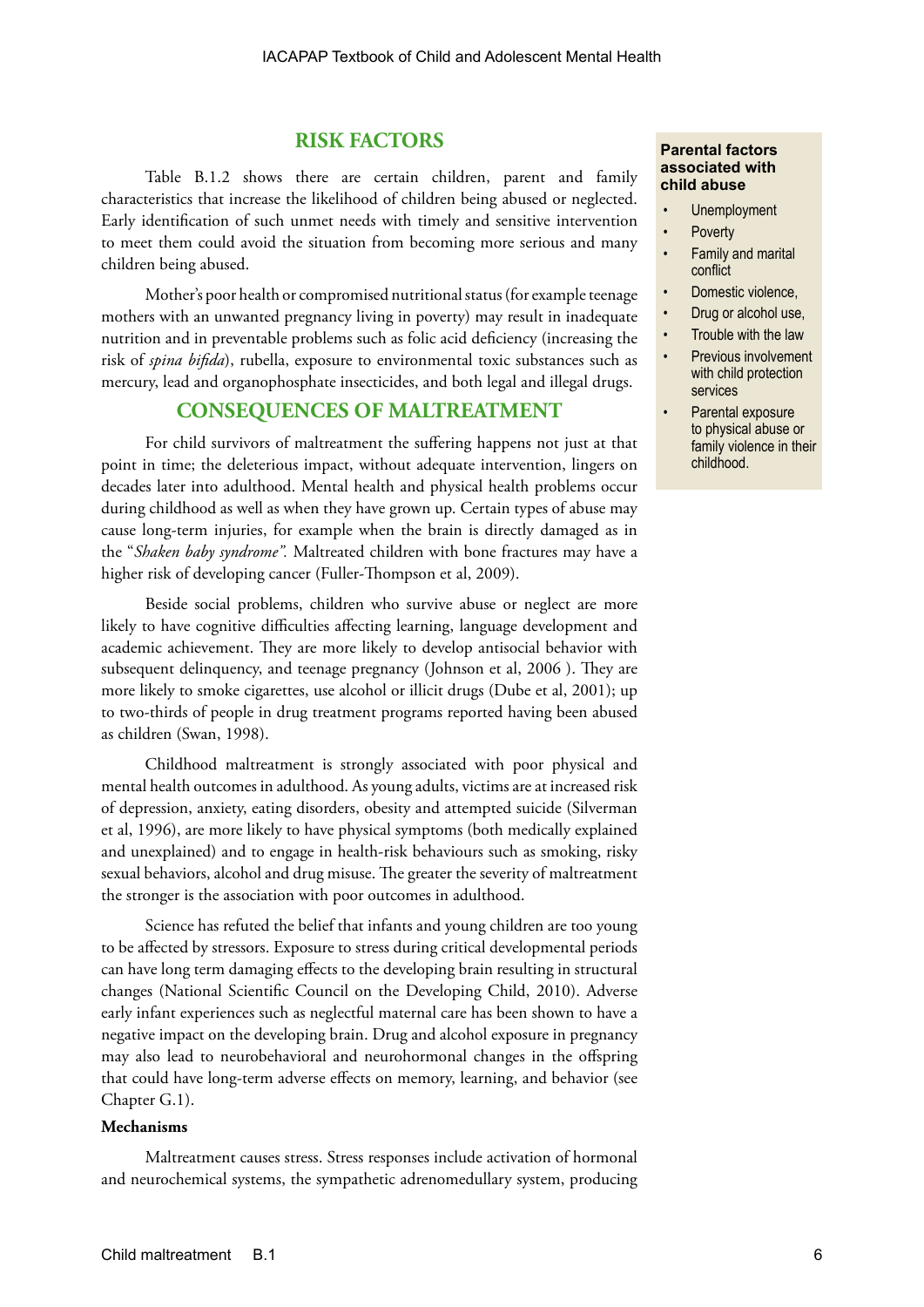adrenaline, and the hypothalamo-pituitary-adrenocortical system, which produces cortisol. Sustained or frequent activation of these hormonal systems can have serious developmental consequences. For example, when children experience severe or prolonged stress, their cortisol levels remain elevated for prolonged periods. This toxic stress can turn specific genes "on" or "off" (Gunnar et al, 2006). The relationship children have with their caregivers play a critical role in regulating stress hormone responses. For example, children who have secure attachment relationships have a more controlled stress hormone response when upset or frightened; the contrary occurs in children whose attachment relationships are insecure or disorganized (Loman et al, 2010).

#### **EVALUATION**

Concluding that child maltreatment has taken place has important implications for the child and the family (e.g., a child may be removed from a family or a person may be imprisoned). While in some cases child abuse can be clearly seen to have occurred (e.g., if the child has evidence of physical injuries or of being prostituted in the presence of witnesses), this is not clear cut in the majority of cases, when ascertaining whether maltreatment has taken place is usually difficult. This is because, depending on their stage of cognitive development, children are often unable to remember events, are very suggestible and experience conflicting emotions. For example, it has been shown that up to one-third of three year olds misidentify their own father in a photo-lineup – casting doubt on their ability to correctly identify a potential perpetrator (Lewis et al, 1995).

It needs to be distinguished between a mental health evaluation of children in which maltreatment is suspected (e.g., in which a disclosure has been made or if the clinician suspects that maltreatment has taken place) and the forensic interview – to elicit facts with a view to legal action. Optimally, once clinicians form the view that maltreatment has occurred, they should report it to the appropriate authorities according to their local law; in these circumstances it is not the role of clinicians to investigate whether maltreatment has actually occurred. Therapists should never be the forensic examiner in those specific cases; not separating both roles (investigation and treatment) will cause problems and hinder prosecutions because therapists would not be objective and could be accused of contaminating the child's memories or planting new ones. The clinical – therapeutic – assessment would not differ greatly from the clinical assessment of other children (see Chapter A.5) and is not repeated here. This section focuses on the forensic evaluation (however, in societies where the luxury of adequate number of specialists is not available, forensic evaluation needs to be completed before intervention by the same person for the reasons described above).

The age of the child and cognitive development needs to be kept in mind and should influence the way in which the interview is conducted and the type of information that can be obtained:

- *• Toddlers* have difficulties identifying time and place and will probably not be able to say how often something has happened, when it happened, or even where it happened
- Three to five year olds cannot think abstractly, may be easily distracted during the interview or become restless. They may be able to date things in relation to events such as before or after birthdays, bedtime,



Click on the picture to view a video describing how toxic stress derails healthy development (1:52)

#### **Behaviors that that may indicate that a child may be abused**

- Unexplained delay in seeking medical help, especially following a fracture, serious burn/ scald
- **Explanation offered** by child or guardian is not consistent with the injury
- **Discrepant** explanations given by members of the family and other caregivers
- **History of ingestion** of poison, alcohol or drugs, suicidal attempts or running away
- Inappropriate response of caretaker to child's injuries such as denial that child is in pain, or minimizing of symptoms
- Repeated presentations with injuries, often to different doctors or health care facilities.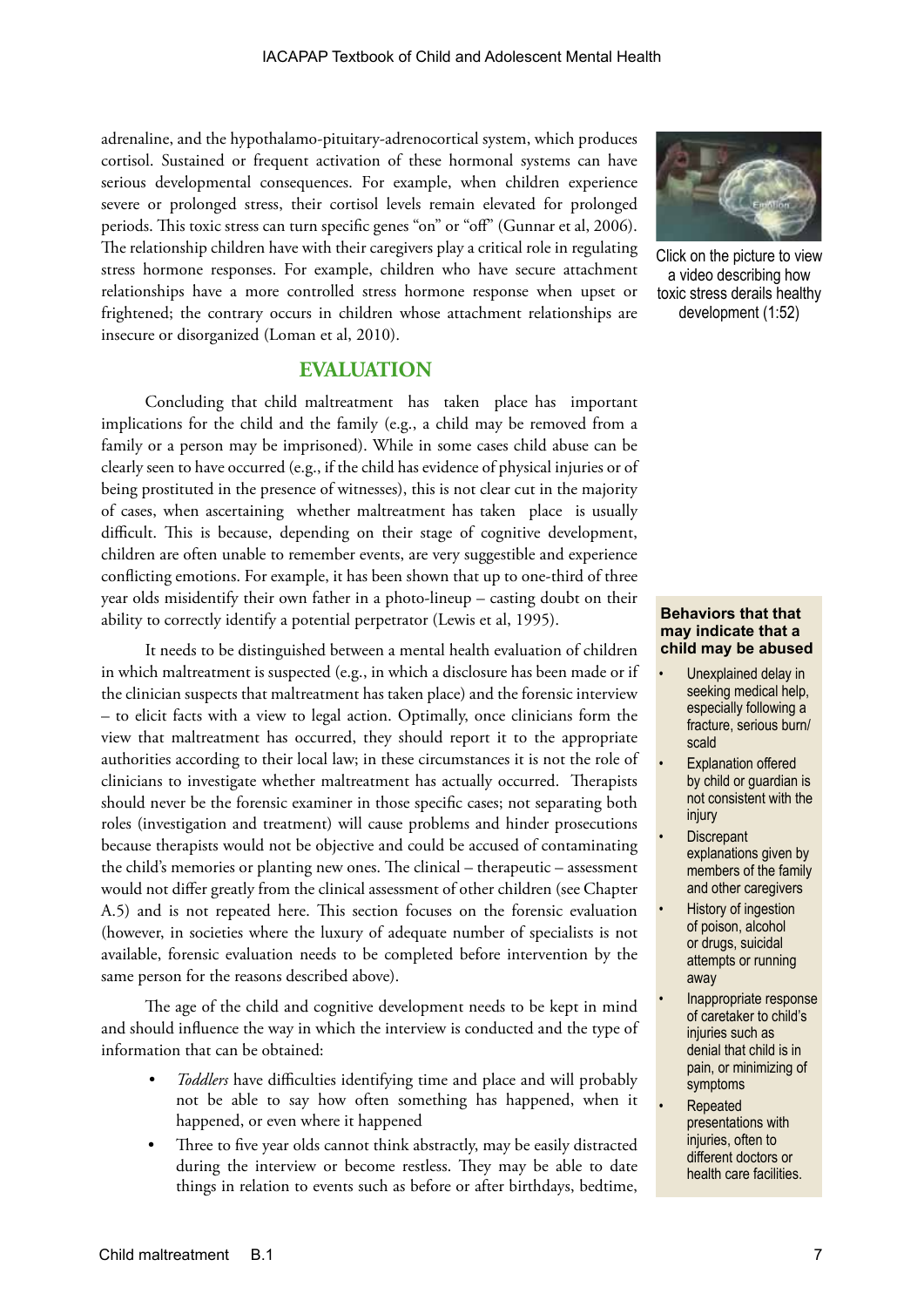etc. Asking them to draw or demonstrate what happened might be easier for them than verbal communication

- *• Six to nine year olds*, although concrete thinkers, are increasingly capable of understanding concepts, able to orient themselves in time and space and draw simple floor plans. They can deceive more convincingly than younger children and are more capable of keeping a secret. They usually feel conflicted, confused, guilty and embarrassed, and may be afraid they may be punished. They are reluctant and tentative in their disclosures and withdraw if the interviewer is perceived as unsupportive. Role play, drawing and the use of dolls by trained personnel can be helpful
- *• Preadolescents* (aged 10-13) are typically more comfortable with an interviewer of the same gender; feel awkward and self-conscious about their bodies and about discussion of sexual issues. They normally understand that what has happened to them is wrong but are likely to feel responsible for the abuse; overwhelming guilt and shame often leading to denial. They may respond better to brief, clinically oriented questions and to a more formal approach to the interview. They need reassurance that they are not to blame for what has happened.
- *• Teenagers* are more likely to respond to an honest, open and direct approach, showing respect for their concerns and support for their needs; avoiding coming across as critical or judgmental (Craig, 1998).

Disclosure of abuse, particularly sexual abuse is gradual. Most children go through stages, which include denial-disclosure-recantation-reaffirmation. Up to 70% of sexually abused children may initially deny the abuse. Younger children are more likely to disclose the abuse accidentally through inappropriate statements or actions such as sexualized play. Older children and teenagers are more likely to disclose the abuse purposefully because they are angry at the perpetrator or are influenced by their peers.

The interview should be conducted by someone experienced in this area in a child-friendly and non-threatening setting. The number of interviews should be kept to a minimum by having as many of the multi-disciplinary professionals involved as possible present. Ideally this should be done in a viewing room with a one way mirror or by videoing the interview, so as not to overwhelm the child.

The clinical history is most important and includes obtaining a history from the child, in particular the social history, as well as corroborating evidence from others. Family and social history are important to understand the family background, living arrangements and support systems. As already highlighted, certain risk factors are strongly associated with child abuse.

While the forensic interview aims to clarify *who, what, where* and *when,* this does not mean that a good understanding of the child's and family's background is not important. Questions should be open ended, backing off when sensing the child is uncomfortable. Walking the child through familiar routines so the child can describe them spontaneously is often helpful.

According to Craig (1998), the basic format should include:

- A short rapport-building phase
- An attempt to determine the child's developmental level, communication skills, and knowledge of truth/lie, pretend/real



Click on the picture to view a slide show on child abuse (warning: extremely graphic) (8:54)

#### **Shaken baby syndrome: a 'hidden' abuse**

This is a preventable cause of long-term neurological damage and disability in a previously healthy child. It can be caused by vigorous shaking of a baby (usually younger than 2 years) by the carer resulting in rupture of intracranial blood vessels when sheared against the skull. It can present with:

- Drowsiness, lethargy and fits
- Subdural hemorrhage or generalized cerebral edema
- Retinal hemorrhages
- Fractures, for example rib fractures.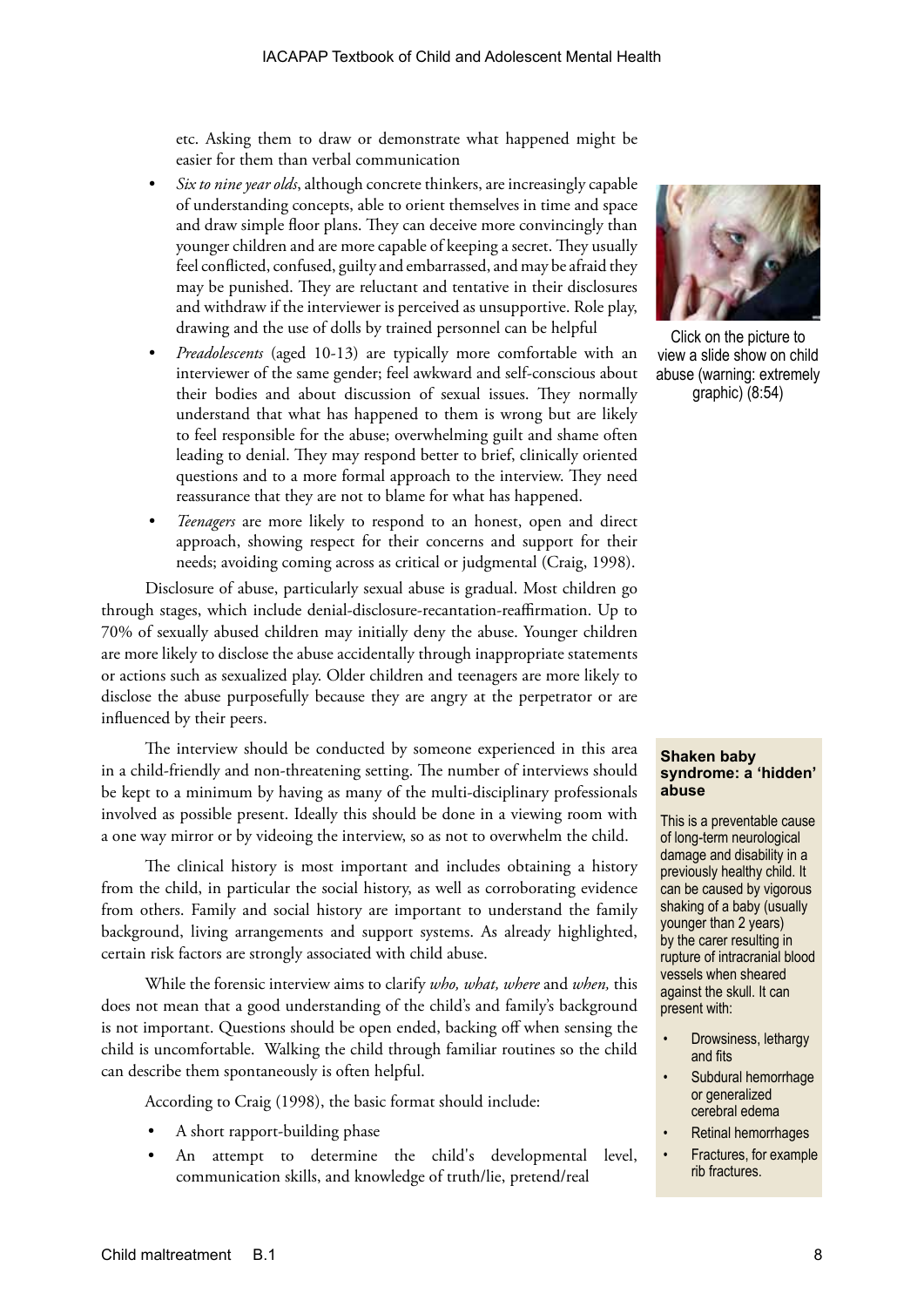- The child's knowledge of body parts and ability to use words such as "on top of", "under", "in front", "behind" etc
- Next, the main part of the interview (who, what, where and when) by asking open ended questions like: "Do you know why you are here?" "Your Mommy told me you've been having a problem with…"
- Avoid teaching the child about sexual activity, correcting the child's statements, or giving judgments (e.g., the alleged perpetrator being a bad person)
- Don't use words the child does not understand
- Don't ask complicated or double-barreled questions
- Avoid questions that can be answered with "yes" or "no"
- Good ways to elicit information include questions such as: "Tell me more"; "What makes you think so?" "Then what happened?" "Is there anything else you want to tell me?"

Details that need elucidating include events that preceded the injury or abuse, when and who first noticed the child was injured, how the child's symptoms developed and in what order. Certain circumstances are highly suspicious of abuse (refer to Box).

#### **The physical examination**

A thorough pediatric physical examination is imperative in all cases of suspected child abuse and many countries have their own guidelines setting out how this is to be performed. The physical examination should be conducted in a comfortable, child friendly environment, where the child can be put at ease. If appropriate and available, the presence of a person known to the child may help. The examination should be non-threatening, starting with the routine measurements normally carried out on pediatric patients such as height, weight and head circumference. As the child is being examined for evidence of injury, assessment of language and social skills can also be done as one interacts with the child. Physical examination findings such as bruises, burns, abrasions or skin lesions should be documented accurately, including descriptions, measurements, diagrams and photographs. Use simple diagrams to accurately draw and label correctly the site of injury, left or right.

Suspect maltreatment if the answer is yes to any of the following questions ([Mcdonald, 2007\)](http://www.aafp.org/afp/2007/0115/p221.html):

- Is there an unusual distribution or location of lesions?
- Is there a pattern of bruises or marks?
- If there is a bite or handprint bruise, is it adult size?
- If there is a burn, are the margins clearly demarcated with uniform depth of burn?
- If there is a burn, is there a stocking and glove distribution?
- Are there lesions at various healing stages or ages?
- Is the reported mechanism of injury inconsistent with the extent of trauma?

Careful documentation is vital as doctors examining the child might be asked to testify in court regarding the evidence obtained and can refer to their

#### **Key features in the physical examination of abused children**

- General demeanor and appearance
- Cleanliness, signs of neglect, emotional disturbance
- Edema, bruises and redness of the scalp
- Infant's fontanelle for fullness
- Fundoscopy findings of retinal, preretinal or vitreous hemorrhages
- **ENT: bleeding, tears** of the frenulum, bruising or abrasion inside the lips or pharynx
- Rib tenderness. lung contusions; ruptured spleen or viscous, duodenal hematomas on chest and abdominal examination
- Bony or joint tenderness or swelling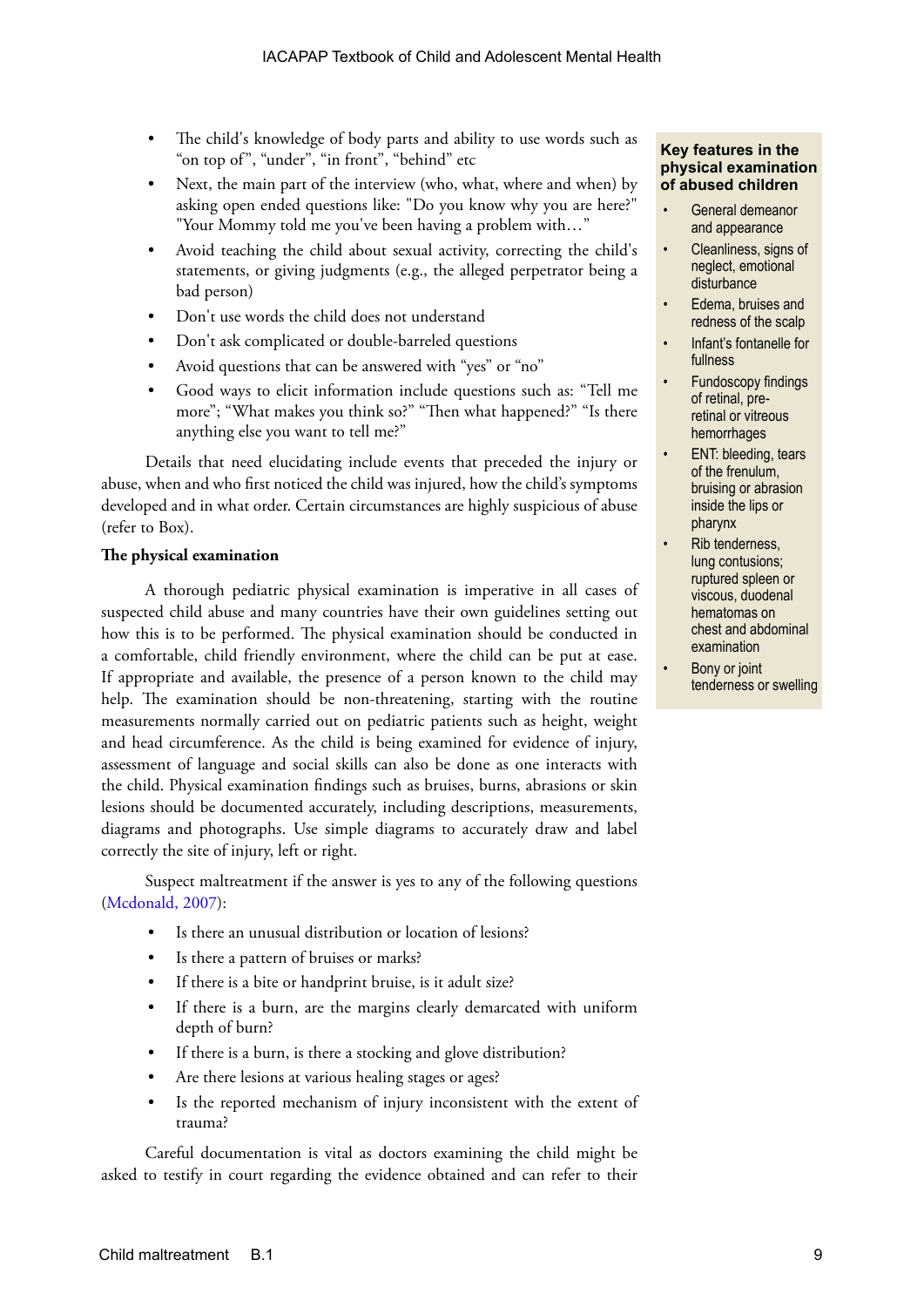Farah, a 15 year old girl, was brought to hospital by police for attempting to jump off the  $4<sup>th</sup>$  floor of a shopping mall after her boyfriend broke off with her. She admitted to feeling sad for a "long, long time" – since her parents divorced when she was seven years old. Of all the four siblings she missed her father the most as he used to spoil her. After the divorce he remarried, had other children, stopped visiting and ceased maintenance payments.

Farah's grades deteriorated as she started to skip classes going from an A-level student to the bottom of her class. Her mother remarried a businessman three years ago. He seemed to be the father figure and provider they all longed for until his business failed and he turned to drugs. He became increasingly violent towards her mother and all the siblings and started raping Farah and her 10 year old sister when their mother was working. He silenced them with

threats that he would kill their mother if they told anyone. Farah tried to escape stepfather's abuse by staying away from home at a shopping centre till late at night when her mother came home. Farah began mixing with the boys in the shopping complex and became a "girlfriend" to a "kind" 20 year old convenience store worker because he listened to her problems. She started having intimate relations with this boyfriend 10 months ago; she felt the need to please him to keep his support.

She stopped having periods seven months ago and guessed she was pregnant because she "felt something moving inside" although her periods had been irregular for about a year. She told her boyfriend that she might be pregnant and he refused to have anything to do with her anymore. She now wants to die or have an abortion.

own notes, which can be subpoenaed. All the information gathered should be clearly written up immediately to prevent errors and should be factual, concise and accurate (in the child's own words as far as possible), signed with the name of the doctor, clearly written and dated (with an official stamp if required by local procedures).

#### **Investigations**

A skeletal survey is recommended for children under the age of two years. All children with head injuries should have X rays, CT or MRI scans, depending on availability. Ultrasound examinations can detect excessive free fluid and hematomas to help diagnose intra-abdominal injuries. Blood tests needed include a full blood count and coagulation tests to diagnose bleeding disorders in patients who present with bruising; drug screens are useful if poisoning, accidental or otherwise, is suspected.

#### **SEXUAL ABUSE**

There is no universal definition of child sexual abuse. The WHO defines it as the involvement of children in sexual activity (a) that they do not fully comprehend, (b) to which they are unable to give informed consent or for which children are not developmentally prepared and cannot give consent, or (c) that violate the laws or social taboos of society. Other definitions include the use of a child for sexual gratification by an adult or significantly older person (Tomison, 1995 p2). In practice, identifying child sexual abuse is complex and what is considered sexual abuse may vary depending on local customs (e.g., female genital mutilation), legislation (criminal or child protection laws), and the relationship between the child and the perpetrator. While some behaviors would be considered sexually abusive by almost everyone (e.g., the rape of a 10-year-old child by a parent), others are more ambiguous (e.g., consensual sex between a 19-year-old and a 15-year-old). Legal age of consent also varies between countries. Unlike in other types of maltreatment, whether sexual abuse has occurred or not varies depending on the relationship between victim and perpetrator:

*• Adults with no familial relationship to the child*. Any sexual behavior between a child under the age of consent and an adult is abusive

#### **Physical indicators of child sexual abuse (not necessarily present):**

- **Bleeding from the** vagina, external genitalia or anus
- Injuries such as tears or bruising to the genitalia, anus or perineal region
- Sexually transmitted diseases (STD), vaginal discharge
- Trauma to the breast, buttocks, lower abdomen or thighs
- Adolescent pregnancy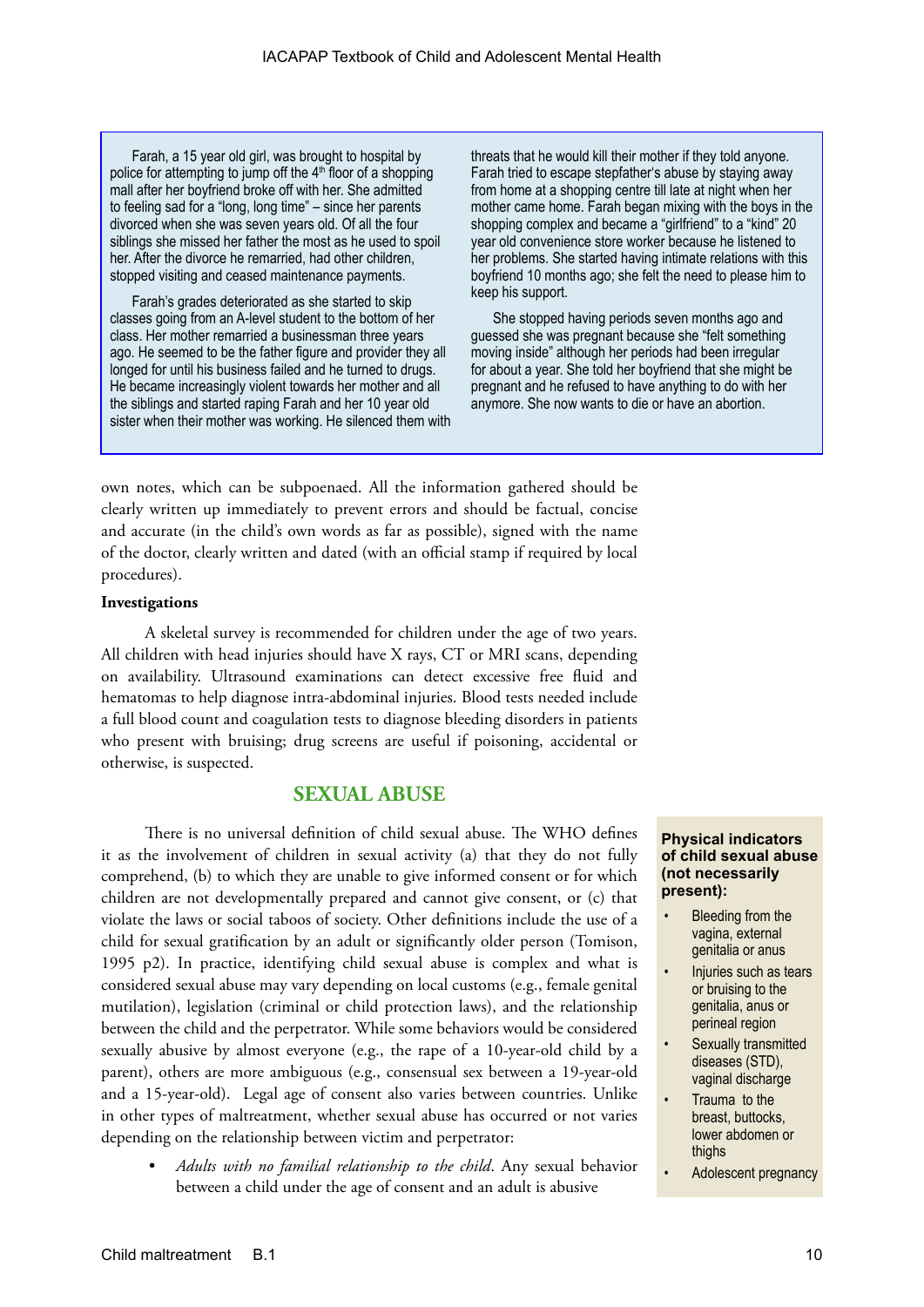- *• Family members of the child*. Any sexual behavior between a child and an adult family member is still abusive (consent, equality and coercion concepts are usually inapplicable in instances of intra-familial abuse)
- *• Adults in a position of power or authority over the child* (e.g., teachers, health professionals). Age of consent laws are usually not applicable due to the imbalance of power that exists and the breach of personal and public trust when professional boundaries are violated
- *• Adolescent or child perpetrators*. Existence of abuse would depend on whether the activity is consensual, the age differential and whether there is an imbalance of power (e.g., sexual activity between two 15-year-olds where one suffers from an intellectual disability). Sexual exploration between consenting adolescents at a similar developmental level is not considered abuse.

Forms of child sexual abuse include physical contact (such as touching, fondling or any form of contact with breasts or genitalia, including using objects, vaginal intercourse, and sodomy) and nonphysical abuse (such as exposing children to pornography, erotic talk, and exhibitionism); this may occur in dyads, groups, sex rings, as sexual exploitation, and as ritual abuse.

Child sexual abuse may be uncovered in various ways. A child may disclose the sexual acts directly or indirectly with age inappropriate behavior, particularly overtly sexualized behavior. Older children may present with self-destructive behaviors, drug use, suicide attempts, self-mutilation or running away from home. These children may also have an unexplained accumulation of money and gifts. There are indicators peculiar to child sexual abuse listed in the Box.

#### **Examining victims of child sexual abuse**

Once sexual abuse has been uncovered, there is a need to protect the child from further harm and help in treatment and rehabilitation. It is important to emphasize again that the therapist *should not be* the forensic examiner unless there is no one else available, in which case the forensic examination and legal procedures should precede the therapy.

Physical examination is no different from that of maltreated children, as described above, although the emphasis would be on those aspects and areas relevant to sexual abuse. The absence of abnormal physical findings *does not* exclude the possibility of abuse – less than 10% of substantiated child sexual abuse cases have physical findings on examination. This may be due to, among other reasons, the type of abuse (e.g., nonphysical) or the timing of the examination in relation to the abuse. In the physical examination of females one should keep in mind the possibility of normal and abnormal variants of external genitalia (e.g., hymeneal cleft) and non-specific findings including erythema, labial adhesions (normally found in 17%-39% of prepubertal girls), vaginal discharge, condyloma acuminatum or anal fissures in a young child.

For the proper procurement of medico legal evidence, timely and accurate collection of samples is needed. Forensic issues to be mindful of include *not* allowing the child to bath or clean up, although the child may feel disgusted and dirty, until the physical examination is completed and samples taken. To reduce distress, perform the physical examination as soon as possible after the incident (also seminal DNA degenerates after 72 hours). Label correctly each item of

#### **The role of the physician**

The role of the physician (as separate from the therapist) in child sexual abuse cases

- To identify any injury (including ano-genital, extra-genital trauma, other physical signs of abuse or neglect)
- To detect the presence of STD, pregnancy (pregnancy prevention may be indicated in some countries)
- To consider postexposure prophylaxis for HIV.
- To identify any other forensic evidence that may corroborate the existence of abuse (e.g., body fluids)
- To accurately record any physical findings and the result of investigations (e.g., through photographs)
- To explain and initiate any necessary treatment
- To rule out psychiatric emergencies (e.g., suicidality).

#### **Examination in sexual abuse cases**

Never use any type of force or coercion to perform the medical examination, which may re-traumatize the child. Sedation (with the appropriate consent) may be necessary to facilitate proper examination as well as to procure medico legal evidence.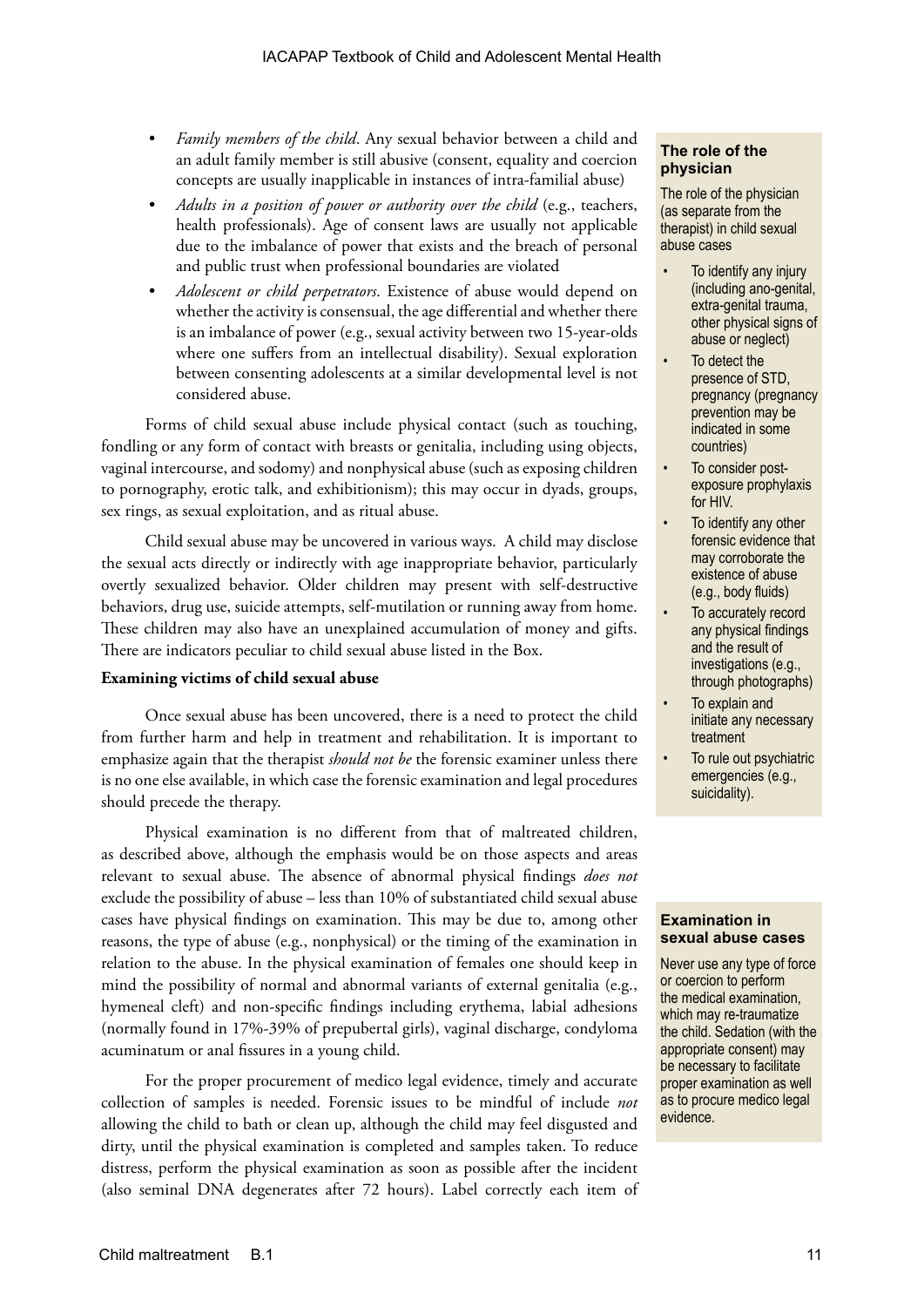clothing packed in bags provided with the child's name in the presence of police and utilize a ["rape kit](http://www.rainn.org/get-information/sexual-assault-recovery/rape-kit)" to obtain samples (individual countries may have different kits, like they have different guidelines as to how the forensic examination should be conducted).

#### **LEGAL ISSUES**

Each country has its own legislation about child protection. Many countries have legislated mandatory reporting to child protection bodies; a police report may also be required. For example, in Malaysia (Child Act 2001), Child Protectors (social welfare officers) are authorized to conduct home visits and place victims in a safe environment and it is mandatory for all doctors to report to the Child Protectors once child abuse is uncovered.

#### **MANAGEMENT**

Regrettably, even in high income countries such as the US, a very large proportion of the victims of maltreatment do not receive any treatment or services – apart from investigation. Thus, given the frequency of this problem, the unmet need is enormous; welfare services dealing with maltreatment are stretched if not overwhelmed everywhere in the world.

Treatment will require different targets depending on the type of abuse (e.g., physical, sexual, neglect), the symptoms and their severity, whether the child has been removed from the family (e.g., it is in foster care or in an institution) and what treatment seeks to achieve (e.g., family preservation or reunification). There is very limited evidence about what treatments are effective (Wathen & MacMillan, 2005). In practice, the parents and not the child are often the main focus of intervention. In these cases, the stronger effects are achieved by targeting parents and the parentchild interaction context in home-based settings during early childhood, designing multicomponent interventions delivered by professionals for teaching parenting competency skills, and targeting families of higher risk children (Thomlison, 2003). For example, a controlled trial in the US involving 192 parents in child welfare – with an average of six prior referrals and most with all of their children removed – in which parents attended a program of "parent-child interaction therapy" found a significant reduction in future child welfare reports (Chaffin et al, 2011). Traumafocused cognitive behavior therapies and parent-child interaction therapy appear to be superior to general psychotherapeutic treatments.

The first step is to ensure that the effects of maltreatment are not worsened by the subsequent management delay as the child's development marches on, which regrettably often happens due to poor coordination of services and care planning (system abuse). While the focus should be on the welfare of the child, the traditional practice of managing child maltreatment by physically removing the child to a place of safety focuses primarily on the physical well-being of the child alone. This protects the child from further harm from the same perpetrator but might not address his emotional and psychological needs vital for healing.

In general, psychiatric management can be divided into acute and long term. During the initial presentation, a full assessment of the victim's condition is needed. In severe cases, inpatient admission might be considered, for example, in cases of severe depression, high suicide risk or acute psychosis. Admission may

#### **Issues to keep in mind following sexual abuse in adolescents**

- Teenage pregnancy, parenthood and abortion (illegal in some countries), abandoned babies
- **Culturally** unacceptable sexual practices (e.g., homosexual practices)
- Impact of sexual abuse and exploitation
- Implications of chronic illness (e.g., pelvic inflammatory disease)
- Chronic psychological and emotional complications
- **Stigma**
- Impact on academic and occupational functioning and opportunities.



Click on the picture to access the Malaysian Guidelines for Hospital Management of Child Abuse and Neglect (2009). Most countries have their own guidelines.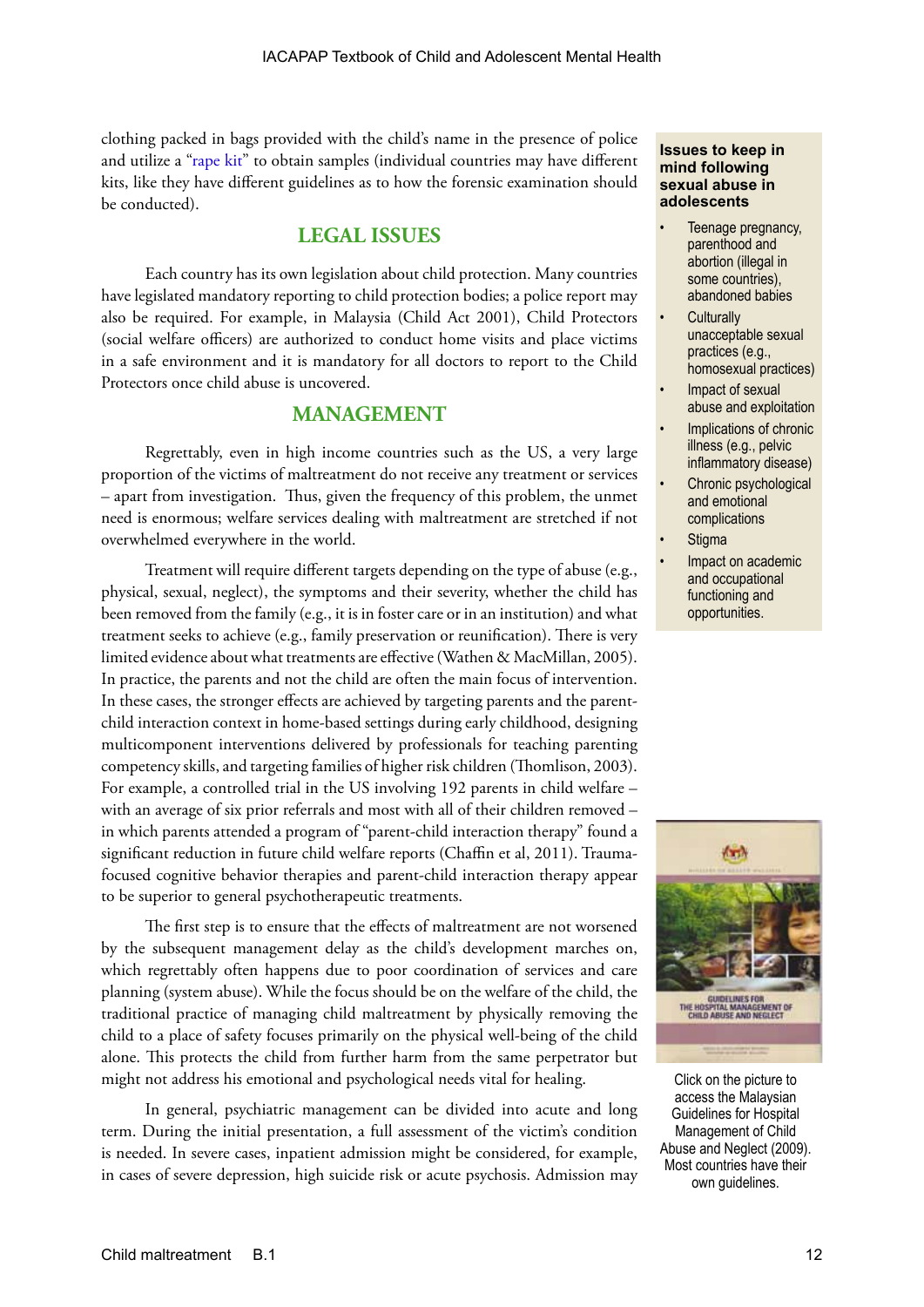also be required for treatment of physical injuries or for the protection of the child. Acute and short term problems often observed include: fear and anxiety, sleep problems and nightmares, somatic problems, anger/acting out, lowered selfesteem, social withdrawal or isolation, school difficulties, feelings of powerlessness, stigmatization, and symptoms associated with trauma. Ongoing problems such as depression, post-traumatic stress disorder, relationship issues, juvenile delinquency and substance abuse have to be anticipated. Factors affecting the consequences of child abuse and neglect include the:

- Child's age and developmental stage at the time of abuse
- Type of abuse (physical abuse, neglect, sexual etc.)
- Frequency, duration, and severity of abuse
- Relationship between the victim and abuser (English et al, 2005).

In the long term, there is a considerable body of evidence showing that maltreatment during childhood is a factor that increases the risk for almost all psychiatric conditions, and these should be appropriately managed as described in other chapters of the book. Another important aspect of management is to support the child with the help of an attachment figure, e.g., helping the child deal with non-supportive family members and cope with court proceedings (Center on the Developing Child, 2007).

#### **PREVENTION**

Preventing child maltreatment before it occurs is as important as treatment (Finkelhor, 2009). Reducing child abuse is possible but requires a coordinated multi-sectorial approach. Effective prevention programs support parents and teach positive parenting skills. Ongoing care of children and families can reduce the risk of maltreatment reoccurring and can minimize its consequences. Longitudinal data from the Perry Preschool Project research shows that successful intervention results in decreased expenditure in the juvenile and criminal justice systems, decreased special education costs, increased tax revenue from higher incomes, and decreased reliance on government assistance. Cost-savings from reductions in crime were the primary saving mechanisms observed (Rolnick & Grunewald, 2003).

While some prevention programs are universal (e.g., education about parenting through advertisements or media programs, creating awareness of the evil of family violence, universal home visitation for new mothers), most are targeted to families with the risk factors highlighted. These would include more intensive home visitation, screening, detection and treatment of maternal depression, and parenting programs. The last, based on the principles of social learning theory, deliver lower intensity modalities of parent management training programs such as "Triple P" (Positive Parenting Program) (Graaf, 1998) (see Chapters A.9 and D.2). Both home visitation and parent training programs have been shown to be effective but much more work and resources are required in this area. Policymakers, NGOs and important community figures (e.g., religious, academic) have role to play in this endeavor.

#### **Policymakers**

Using the information gathered over decades of research, it is imperative that policy makers be convinced of the importance of implementing policies to

"It is easier to build strong children than to repair broken men."

Frederick Douglass (1817– 1895)

#### **Effective interventions for children and families at risk of poor outcomes**

- Early and intensive support by skilled home visitors for vulnerable families who are expecting a first child
- High-quality, centerbased, early education programs for young children from lowincome families
- Two-generation programs that simultaneously provide direct support for parents and highquality, center-based care and education for young children from families experiencing significant adversity
- Interventions that provide specialized services matched to the problems they are asked to address for young children experiencing toxic stress from abuse or neglect, severe maternal depression, parental substance abuse, or family violence
- Parent management training programs.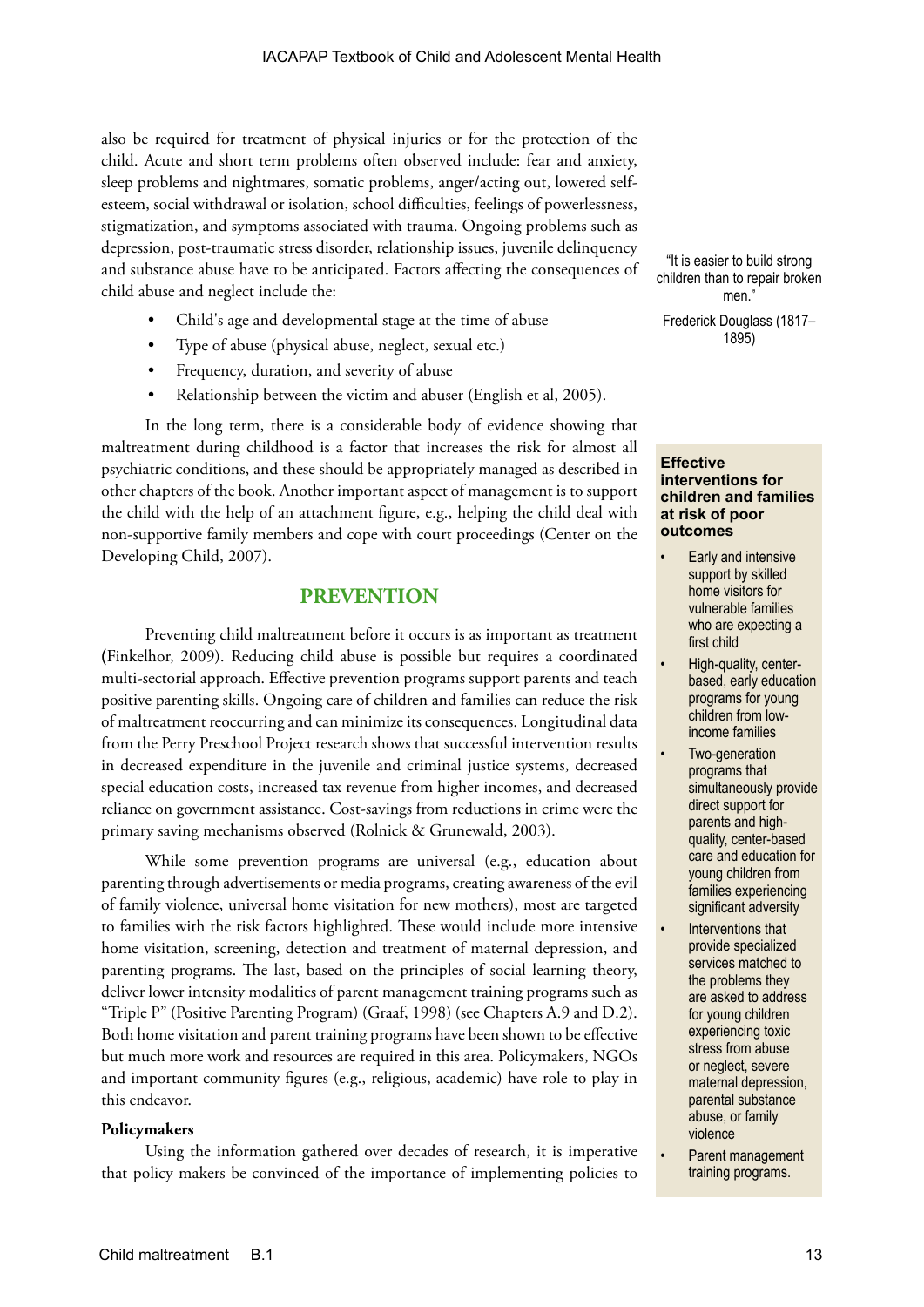

meet the needs of vulnerable children. They need to be aware that:

- No single program, approach or mode of service delivery has been shown to be a "magic bullet". There are ways to promote the healthy development of young children. The key is to select strategies that have documented effectiveness, assure they are implemented well, and recognize the critical importance of a strong commitment to continuous program improvement
- Successful large-scale programs require rigorous assessment and periodic monitoring of the quality at individual implementation sites, as well as training and technical assistance for continuous quality improvement
- Return on investment is more important than up-front costs. Longterm societal benefits are of greater importance than short-term costs. Four key challenges of note are:
	- 1. Matching support and services to the needs and strengths of the children and families to be served
	- 2. Paying careful attention to the quality of implementation when effective model programs are taken to scale
	- 3. Developing new intervention strategies for children and families for whom conventional approaches appear to have minimal impact
	- 4. Providing an environment that supports ongoing, constructive evaluation and continuous program improvement
	- "Contexts" for policy consideration include:
		- 1. The nuclear family
		- 2. Out-of-home settings
		- 3. Multi-generational programs
		- 4. Family economics and maternal employment
		- 5. Environmental contamination.

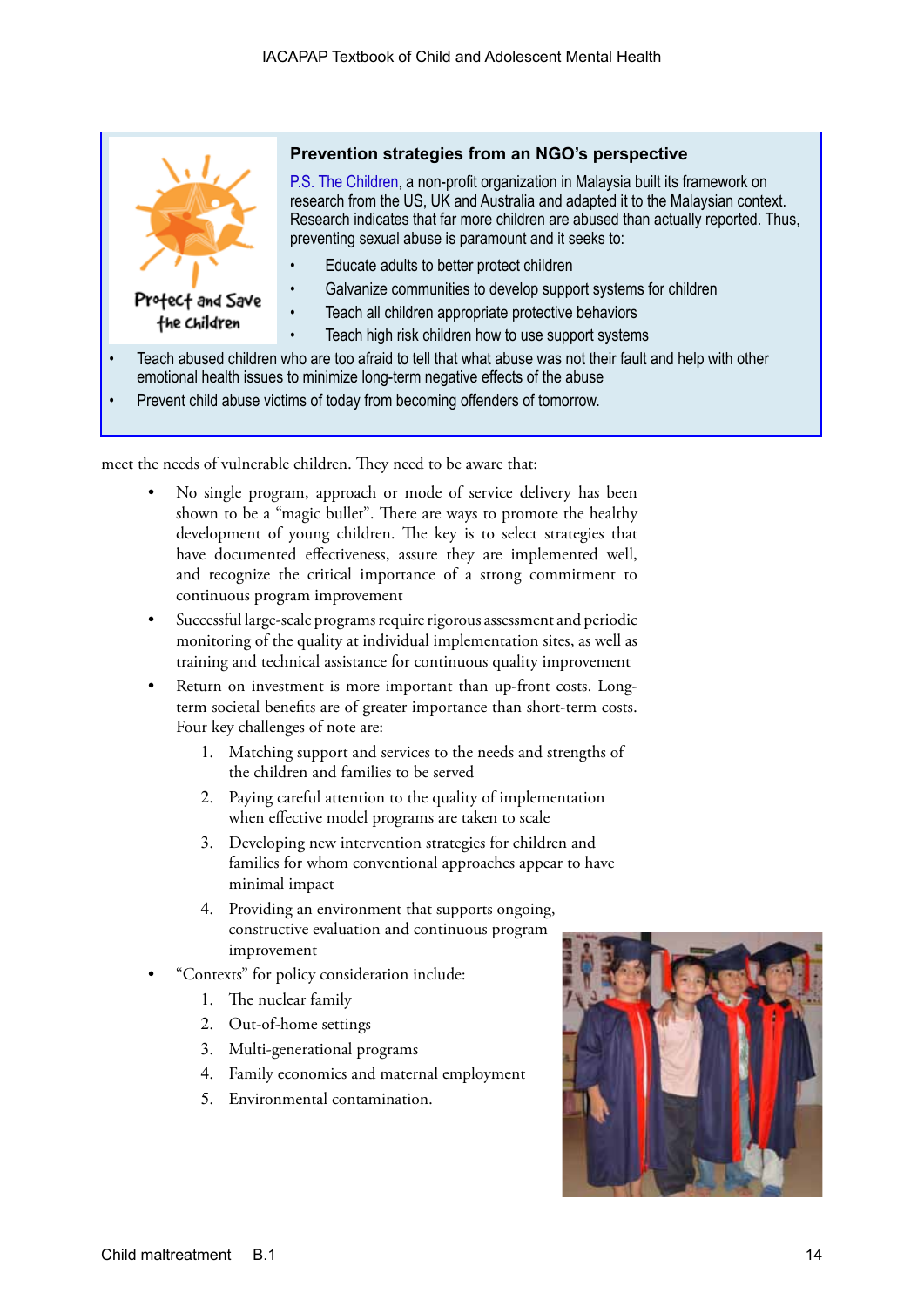#### **REFERENCES**

- American Academy of Pediatrics: Committee on Child Abuse and Neglect. (2001). Shaken baby syndrome: rotational cranial injuries-technical report. *Pediatrics*, 108:206-210.
- Casa Alianza (2001). *[Report on Trafficking of Children in Central]( http://www.casa-alianza.org)  [America and Mexico]( http://www.casa-alianza.org)*.
- [Center on the Developing Child \(2007\).](http://www.developingchild.harvard.edu) *A Science-Based [Framework for Early Childhood Policy: Using Evidence](http://www.developingchild.harvard.edu)  [to Improve Outcomes in Learning, Behavior, and Health](http://www.developingchild.harvard.edu)  [for Vulnerable Children](http://www.developingchild.harvard.edu)*. Harvard University.
- Chaffin M, Funderburk B, Bard D et al (2011). A combined motivation and parent-child interaction therapy package reduces child welfare recidivism in a randomized dismantling field trial. *Journal of Consulting & Clinical Psychology*, 79:84-95.

Creighton SJ (2004). *[Prevalence and Incidence of Child Abuse:](http://www.nspcc.org.uk/Inform/research/briefings/prevalenceandincidenceofchildabuse_wda48217.html)  [International Comparisons](http://www.nspcc.org.uk/Inform/research/briefings/prevalenceandincidenceofchildabuse_wda48217.html)*.

#### Craig B (1998). *[The Art of the Interview in Child Abuse Cases](http://www.nccpeds.com/powerpoints/interview.html)*.

- Dube SR, Anda RF, Felitti VJ et al (2001). Childhood abuse, household dysfunction and the risk of attempted suicide throughout the life span: Findings from the Adverse Childhood Experiences Study. *Journal of the American Medical Association*, 286:3089-3096.
- English DJ, Upadhyaya MP, Litrownik AJ et al (2005). Maltreatment's wake: The relationship of maltreatment dimensions to child outcomes. *Child Abuse and Neglect*, 29:597-619.
- Finkelhor D (1984). Child Sexual Abuse: New Theory and Research. New York: Free Press.
- Finkelhor D (2009). The prevention of childhood sexual abuse. *The Future of Children*, 19:169-194.
- Fuller-Thomson E, Brennenstuhl S. (2009). Making a link between childhood physical abuse and cancer: results from a regional representative survey. *Cancer*, 115:3341–3350.
- Graaf ID, Speetjens P, Smit F et al (1998). Effectiveness of the Triple P Positive Parenting Program on behavioral problems in children: a meta-analysis. *Behaviour Modification,* 32:714-735.
- Gunnar M, Vazquez D M (2006). Stress neurobiology and developmental psychopathology. In D Cicchetti, D Cohen (eds), *Developmental Psychopathology, Vol 2: Developmental Neuroscience*, 2nd ed. New York: Wiley.
- Herrenkohl T, Sousa C, Tajima E et al (2008). Intersection of child abuse and children's exposure to domestic violence. *Trauma ,Violence &Abuse*, 9:84-99.
- Human Rights Watch. 2001. *Easy Targets: Violence Against Children Worldwide*. Human Right Watch, New York.
- Johnson R, Rew L, Sternglanz RW (2006). The relationship between childhood sexual abuse and sexual health practices of homeless adolescents. *Adolescence*, 41:221- 234.
- Lewis C, Wilkins R, Baker L et al (1995). "Is this man your daddy?" Suggestibility in children's eyewitness identification of a family member. *Child Abuse & Neglect*, 19:739-744.

Loman M, Gunnar MR and the Early Experience, Stress and Neurodevelopment Center Team (2010). Early experience and the development of stress reactivity and regulation in children. *Neuroscience & Biobehavioral Reviews*, 34:867-876.

[Mcdonald KC \(2007\). Child abuse: approach and management.](http://www.aafp.org/afp/2007/0115/p221.html)  *[American Family Physician](http://www.aafp.org/afp/2007/0115/p221.html)*, 15:221-228.

Mersky JP, Berger LM, Reynolds AJ et al (2009). Risk factors for child and adolescent maltreatment: a longitudinal investigation of a cohort of inner-city youth. *Child Maltreatment*, 14:73–88.

[Ministry of Health Malaysia \(2009\).](http://medicaldev.moh.gov.my/uploads/o&g/Child%20Abuse.pdf ) *Guidelines for the Hospital [Management of Child Abuse and Neglect](http://medicaldev.moh.gov.my/uploads/o&g/Child%20Abuse.pdf )*. Medical Development Division, [Ministry of Health Malaysia,](http://medicaldev.moh.gov.my/uploads/o&g/Child%20Abuse.pdf )  [pp77-78.](http://medicaldev.moh.gov.my/uploads/o&g/Child%20Abuse.pdf )

- [National Scientific Council on the Developing Child \(2004\).](http://www.developingchild.net)  *[Young Children Develop in an Environment of](http://www.developingchild.net)  Relationships*[. Working Paper No1.](http://www.developingchild.net)
- [National Scientific Council on the Developing Child. \(2010\).](www. developingchild.net)  *[Early Experiences Can Alter Gene Expression and Affect](www. developingchild.net)  Long-Term Development*[. Working paper No 10.](www. developingchild.net)
- Rolnick A, Grunewald R. (2003). Early childhood development: Economic development with a high public return. *The Region*, 17:6-12.
- Runyan DK, Shankar V, Hassan F et al (2010). International variations in harsh child discipline. *Pediatrics*, 126:701-711.
- [Shonkoff JP \(2012\). Technical report: the lifelong effects of](http://pediatrics.aappublications.org/content/129/1/e232.full.html)  [early childhood adversity and toxic stress.](http://pediatrics.aappublications.org/content/129/1/e232.full.html) *Pediatrics*, [129:232-246.](http://pediatrics.aappublications.org/content/129/1/e232.full.html)
- Shonkoff JP, Phillips DA (eds) (2000). *From Neurons to Neighborhoods: The Science of Early Childhood Development*. Washington, DC: National Academy Press.
- Silverman AB, Reinherz HZ, Giaconia RM (1996). The long-term sequelae of child and adolescent abuse: a longitudinal community study. *Child Abuse and Neglect*, 20:709-723.
- Stith SM, Liu T, Davies LC et al (2009). Risk factors in child maltreatment: A meta-analytic review of the literature. *Aggression and Violent Behavior*, 14:13–29

Swan N (1998). *[Exploring the Role of Child Abuse on Later](www.nida.nih.gov/NIDA_Notes/NNVol13N2/exploring.html)  [Drug Abuse: Researchers Face Broad Gaps in](www.nida.nih.gov/NIDA_Notes/NNVol13N2/exploring.html)  Information*. [NIDA Notes, 13\(2\).](www.nida.nih.gov/NIDA_Notes/NNVol13N2/exploring.html) 

- Tomison AM (1995). *Update on Child Sexual Abuse* (Issues Paper No. 5). Melbourne: National Child Protection Clearinghouse.
- Thomlison B (2003). Characteristics of evidence-based child maltreatment interventions. *Child Welfare*, 82:541- 569.
- UNICEF (2010). *[Child Disciplinary Practices at Home Evidence](http://www.childinfo.org/files/report_Disipl_FIN.pdf)  [from a Range of Low- and Middle-Income Countries](http://www.childinfo.org/files/report_Disipl_FIN.pdf)*. [New York, NY: UNICEF.](http://www.childinfo.org/files/report_Disipl_FIN.pdf)
- UNICEF (1989). *[Convention on the Rights of the Child](http://www.unicef.org/crc/index_30160.html )*.